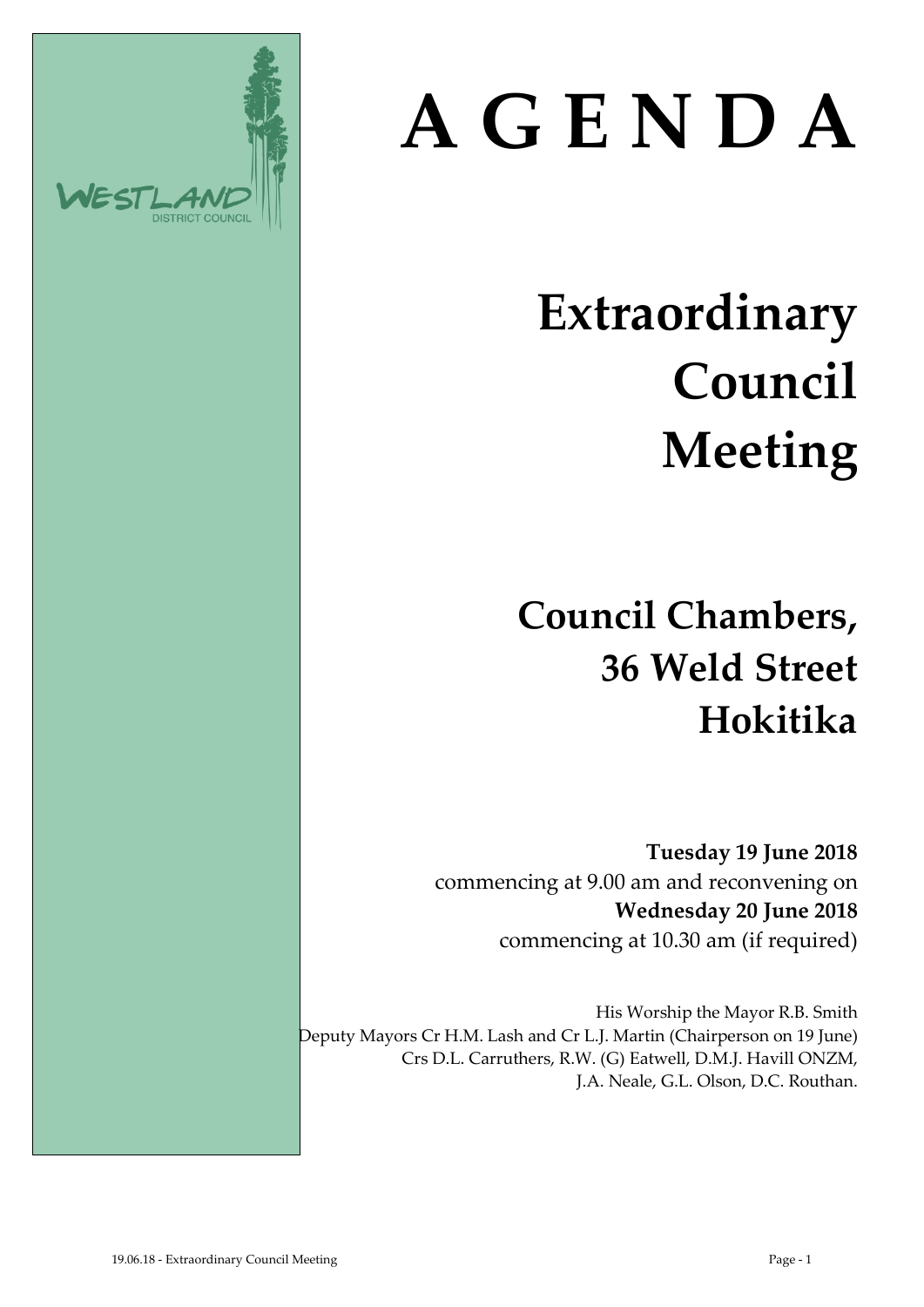

#### **EXTRAORDINARY COUNCIL MEETING**

#### **AGENDA FOR AN EXTRAORDINARY MEETING OF THE WESTLAND DISTRICT COUNCIL, TO BE HELD IN THE COUNCIL CHAMBERS, 36 WELD STREET, HOKITIKA ON TUESDAY 19 JUNE 2018 COMMENCING AT 9.00 AM**

*15 June 2018*

#### **COUNCIL VISION**

We work with the people of Westland to grow and protect our Communities, our Economy and our unique natural environment.

#### **Purpose:**

The Council is required to give effect to the purpose of local government as prescribed by section 10 of the Local Government Act 2002. That purpose is:

- (a) To enable democratic local decision-making and action, by and on behalf of, communities; and
- (b) To meet the current and future needs of communities for good-quality local infrastructure, local public services, and performance of regulatory functions in a way that is most cost-effective for households and businesses.

#### **1. MEMBERS PRESENT, APOLOGIES AND INTEREST REGISTER**

#### **1.1 Apologies & Leave of Absence**

His Worship the Mayor Bruce Smith

**1.2 Interest Register**